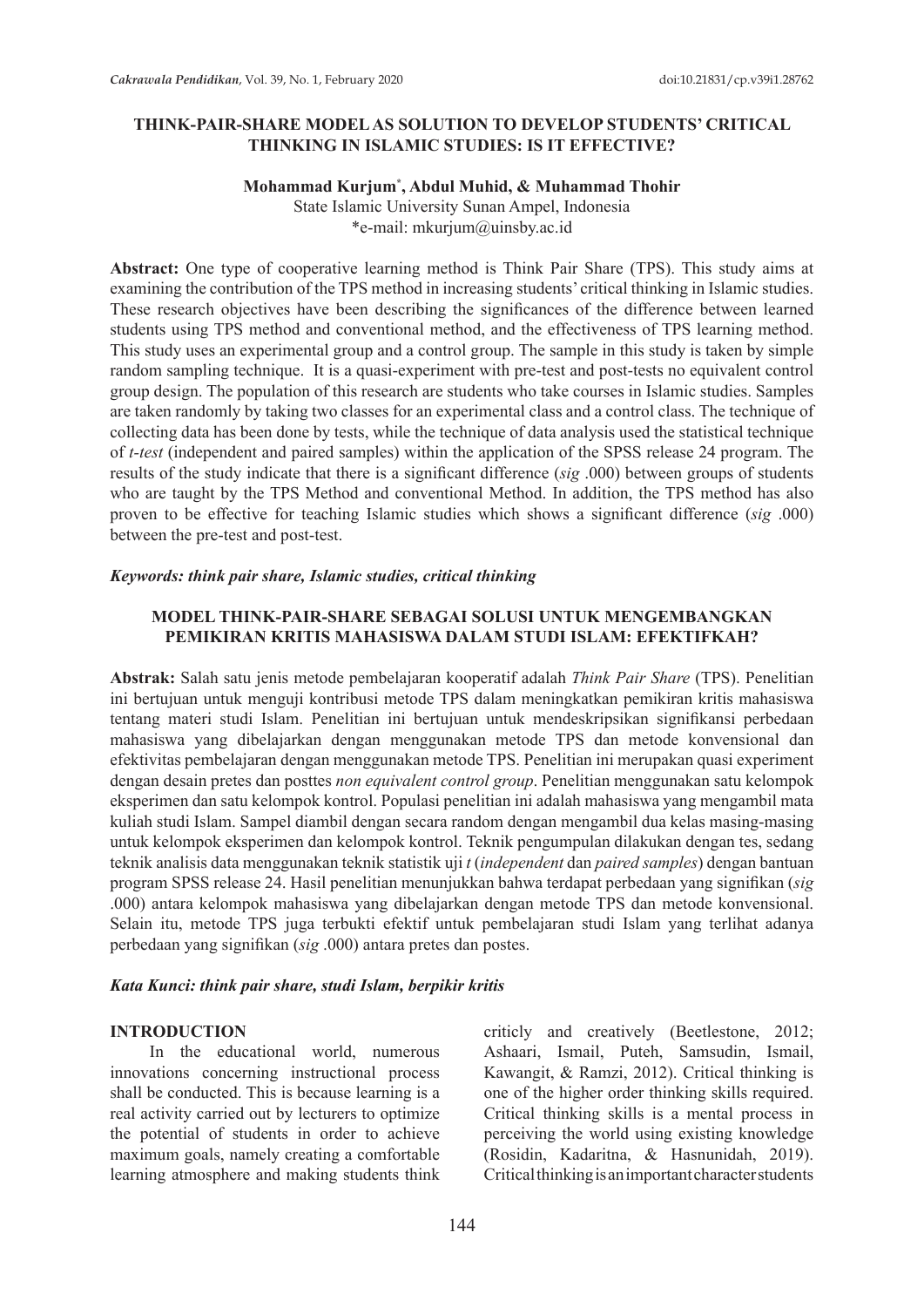must possess. This characters must be targeted and pursued in character education programmed at a university (Marzuki & Basariah, 2017). Instructional process also demands students to interact actively since students shall be directed and encouraged to become active learner through innovative learning method (Silberman, 2014). For this reason, learning process based on planning is necessary and shall be conducted since it is a sustainable step and can be regarded as a forerunner to the development of the capacity of students as individuals, community members and preparation as educators in the future (Idi, 2011).

In managing a learning plan, there are various approaches that need to be considered such as learning strategies, methods and techniques. In regard to this approach, renewal must be made to suit the current development. Wena (2010) stated that the use of strategies concerning learning activities is necessary since it facilitates the learning process to achieve maximum goals of learning. This can be developed in form of cooperative learning based in which it is the forerunner to achieve cooperative learning (Lee, Brown, & Lee, 2001; Saguni, 2013; Ramadhanti & Yanda, 2018).

Cooperative learning as one of the teaching and learning strategies is a way of teaching where students in the class are seen as groups or divided into groups. This kind of learning implies cognitive elaboration, peer collaboration (peer tutorial), and peer copying model, which ultimately leads to development in academic achievement and self-esteem, improvement in student attitudes toward colleagues, institution, lectures, lecturers, and stimulate student to learn and think (Saguni, 2013; Huda, 2013).

Besides, implementation of cooperative learning is able to speed various basic skills for instance: cognitive skill, affective skill, critical thinking, influence academic achievements and behaviours at the pri mary, secondary and tertiary educational level (Slavin, 1995). Cooperative learning situation demands cooperation among students in managing all efforts to finish the tasks. Cooperative learning demands two or more students to interact each other in achieving learning objective as a group (Wenger, 2008). It provides opportunity for students from different backgrounds to work as a team and gain respect among others. An example of this model is

Think-Pair-Share (TPS) which is introduced by Lyman (McTighe & Lyman, 1988) kind of model is not yet applied on Islamic studies in the Islamic Universities in Indonesia.

*TPS* learning model is developed by Lyman (1981) from Maryland University. This model is a form of simple cooperative learning which provides student to cooperate with other students. The advantage of this technique is concerning optimization of student participation (McTighe & Lyman, 1988). TPS is a simple technique with large benefit. It is able to develop student's ability in remembering information, discuss the information before it is presented to the other. Furthermore, *TPS* is also able to improve student's confidence since all students are given equal opportunity to participate in the class. TPS as the form of cooperative learning consists of three stages which are thinking, pairing, and sharing. In this model, lecturers are not seen as learning source (teacher oriented) since students are obliged to find and understand new concepts (student oriented).

TPS is a learning model which provides every student an opportunity to participate actively with other students (Lyman, 1981). Old fashioned learning model only provided one student to participate and share their understanding to other students in the class. TPS model provides at least eight times more for students to be acknowledged and participated in the class. McTighe & Lyman (1988) argued that this model is an effective solution in creating class discussion path. It is assumed that this model need to be managed well in order to provide opportunity for students to think, respond, and interact.

Shih & Reynolds (2015) highlighted the rare use of *TPS*, as a strategy under the umbrella of cooperative learning, in the contexts of second or foreign language (L2/FL). The strategy has been massively utilized in the teaching of first language (L1). In their study on the Taiwanese adult EFL students, Shih & Reynolds then attempted to apply utilize this technique in, as they call it, their "traditional English as a Foreign Language (EFL) reading class" (p. 221). The result of the study shows that the integration of reading and think-pair-share strategy makes it more effective to enhance students' motivation. Yet this combined-strategy did not alter their perceptions on the use of their reading strategy.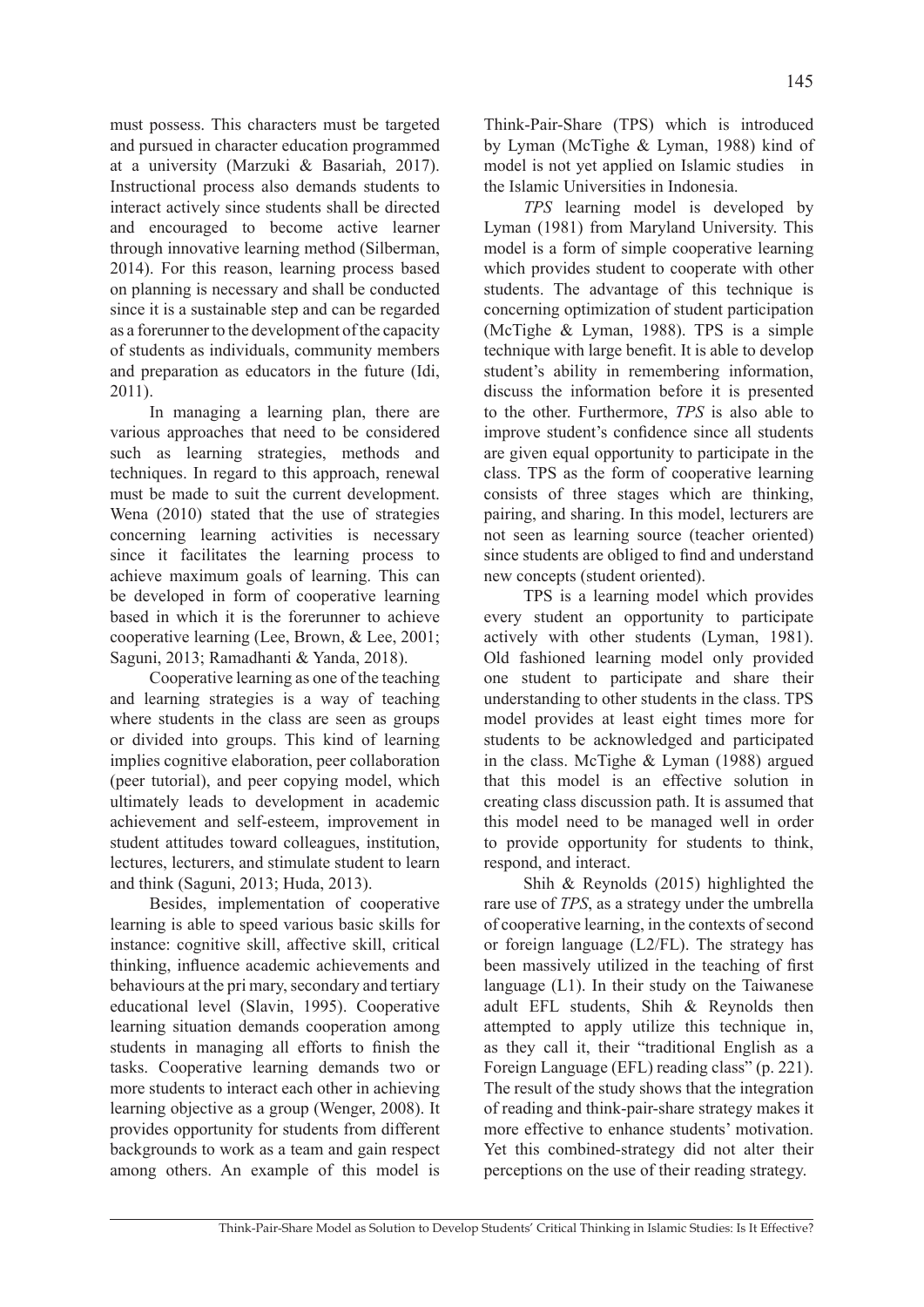Li, Lin, & Wu (2017) were using a TPS brainstorming model in order to investigate the effects of pre-listening activities on the L2 junior high school students' listening comprehension. They were building an advance organizer which assists students to generate their prior knowledge for doing tasks or encouraging learning. The findings reveal that the students with an advance organizer of picture brainstorming gained higher scores than those in the control group or the vocabulary brainstorming group. However, both the vocabulary brainstorming group and the control group are not successful to increase significantly in a certain level. The study whatsoever recommends the think-pairshare advance organizer activity in helping second language learners comprehend a text. It also helps them generate prior knowledge, boost confidence for the test, reduce performance anxiety, make connections with life experiences, and inspire new thoughts.

Bamiro (2015) examined the effects of TPS strategy, alongside two other strategies (i.e., guided discovery and lecture) on the achievement of senior secondary school students in chemistry in Nigeria. Within a pre-test, post-test, control group quasi-experimental design and three level treatments (i.e., guided discovery, TPS, and lecture), the statistical data revealed that students who were taught with guided discovery and think-pair-share strategies acquired significantly higher mean scores in the post-test than those in the lecture. In his thesis, Bamiro suggests TPS strategy and guided discovery to improve students' achievement in chemistry and general science.

In advance, a recent study by Cooper (2018) addresses the popularity of TPS since introduced by Lyman in 1981 which specifically used in the context of Special Education. Cooper has been modifying the original think-pair-share strategy as it originally comprises questioning in the first stage, then asking the students to write on a certain topic (think), then pair them up to discuss the answers (pair). He has been attempting to entirely reduce the role of teacher that the questions come from the students (learner-centered) rather than the teacher as in the original one. The questions were generated from students' reading before class. Afterwards, the pair and share sections are conducted as in the original strategy. The background of this modification of the "think", as Cooper stated, is that students nowadays have higher critical thinking ability that they even can come up with better questions than the teachers do. The result of his practice shows that this modification increases the students' investment in learning and doing the tasks.

TPS learning model is expected that students can develop thinking and answering skills in communication between one another, and work together to help one another in small groups. This is in accordance with the understanding of the Think-Pair-Share learning model which is that TPS is learning that gives students the opportunity to work alone and cooperate with others (Suprijono, 2013). In this case, lecturers play an important role in guiding students to carry out discussions, so that a more lively, active, creative, effective and enjoyable lecture atmosphere is created. Thus it is clear that through the TPS learning model, students can directly solve problems, understand a material in groups and help one another, make conclusions (discussions) and present in front of the class as one step in evaluating learning activities that have been carried out.

Previous research in the present study is used to describe the important role coupled with benefits of RPS model. The first research concerning RPS model that will be used is a dissertation written by Nur Efendi, where this dissertation discusses strategies in learning biology (science) required a student-centred learning paradigm rather than student-centred learning rather than teacher-centred learning (teacher-centred). Learning that applies teacher concentration is actually good, but is merely transferring information from the teacher to students, without involving students in the process of obtaining that information.

Another research that uses the concept of TPS learning model is a dissertation written by Atmaja (2012). In dissertation written by Atmaja, it was found that the success of the learning process was determined by several factors including, the learning strategy chosen by the learner and the learner's initial knowledge. Writer has verified how far the influence of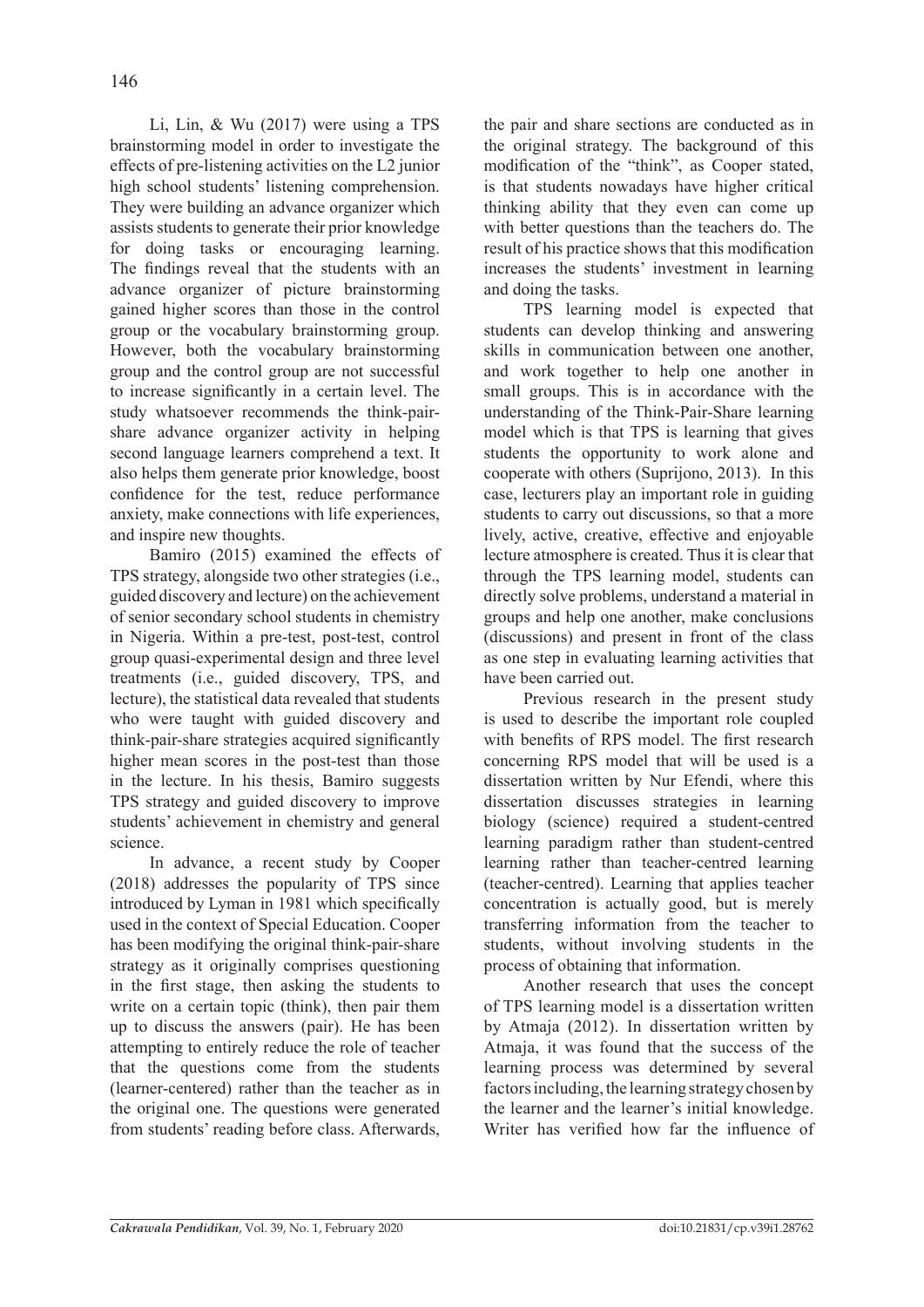the strategy variables, learning models and students' prior knowledge of learning outcomes. Strategies chosen in dissertation written by Atmaja are (1) TPS Cooperative Learning Model and (2) The conventional learning strategy of textbook model as an independent variable. Initial knowledge as a moderator variable, while student learning outcomes as the dependent variable.

Strategic effort in using TPS model as learning method aims to produce new ideas that come from students as the agent of change of development in numerous sectors. Information and technology are needed in maximising the potential benefits that are proposed by this model. This concept by Eric Frangenheim is called Framework for Developing the Thinking Classroom. Eric stated that learning method shall be supported and adjusted with student needs therefore students are able to apply what is called by Free Discovery Learning (concept introduced by Bruner). Collaborative Learning as part of interactive learning model stimulates the establishment of Think Pair Share (Gillies, Ashman, & Terwel, 2008).

The purposes of this research have been describing the significances of the difference between learned students using TPS method and conventional method, and the effectiveness of TPS learning method which this learning model has never been applied or previously applied to the teaching of Islamic Studies. In addition, it is true that many graduates' students are unable to gain the ability to develop critical and creative thinking. Given the number of new students who continues to increase every year. Fluctuations in the number of students naturally affect the learning process (Learning Process). Factual conditions of new student skills in developing their mindset is still very minimal. Therefore, a strategy is needed that can help expedite the learning process of Islamic subjects at the institution.

## **METHOD**

This research has been quasi-experimental which is the objective of the research was observing the critical thinking of students using Think-Pair-Share method. This model, however, has not been applied at the conventional class in the Islamic Universities. The research design was Pre-test and Post-test Control Group Design. The aim of the research was to know the students' critical thinking between the TPS (Experiment) class and conventional (Control) class. The first competency of both group, experimental and control group would be the same with homogeneity test of the variance of the two groups from the pre-test data of each group. Hence, these research objectives have been describing the significances of the difference between learned students using TPS Method and Conventional Method, and the effectiveness of TPS learning method as well.

The population of this research were 209 students who were studying in the third semester in three Islamic studies courses within the sample are 70 students of Study of Al-Qur'an class. The courses, however, consist of the Study of al-Qur'an, Sufism, and theology in the Islamic Civilization History Study Program (SPI) Faculty of Adab and Humanity Sunan Ampel Islamic University in Indonesia. The research subjects can be seen at Table 1.

|                    | $\cdot$                 |                      |              |             |
|--------------------|-------------------------|----------------------|--------------|-------------|
| Subject            | <b>Experiment Class</b> | <b>Control Class</b> | <b>Total</b> | <b>Note</b> |
| Theology           | 41                      | 40                   | 81           |             |
| Sufism             | 31                      | 35                   | 66           |             |
| Study of al-Qur'an | 36                      | 34                   | 70           | Samples     |
| Total              | 108                     | 101                  | 209          |             |

**Table 1. The Number of Research Subject**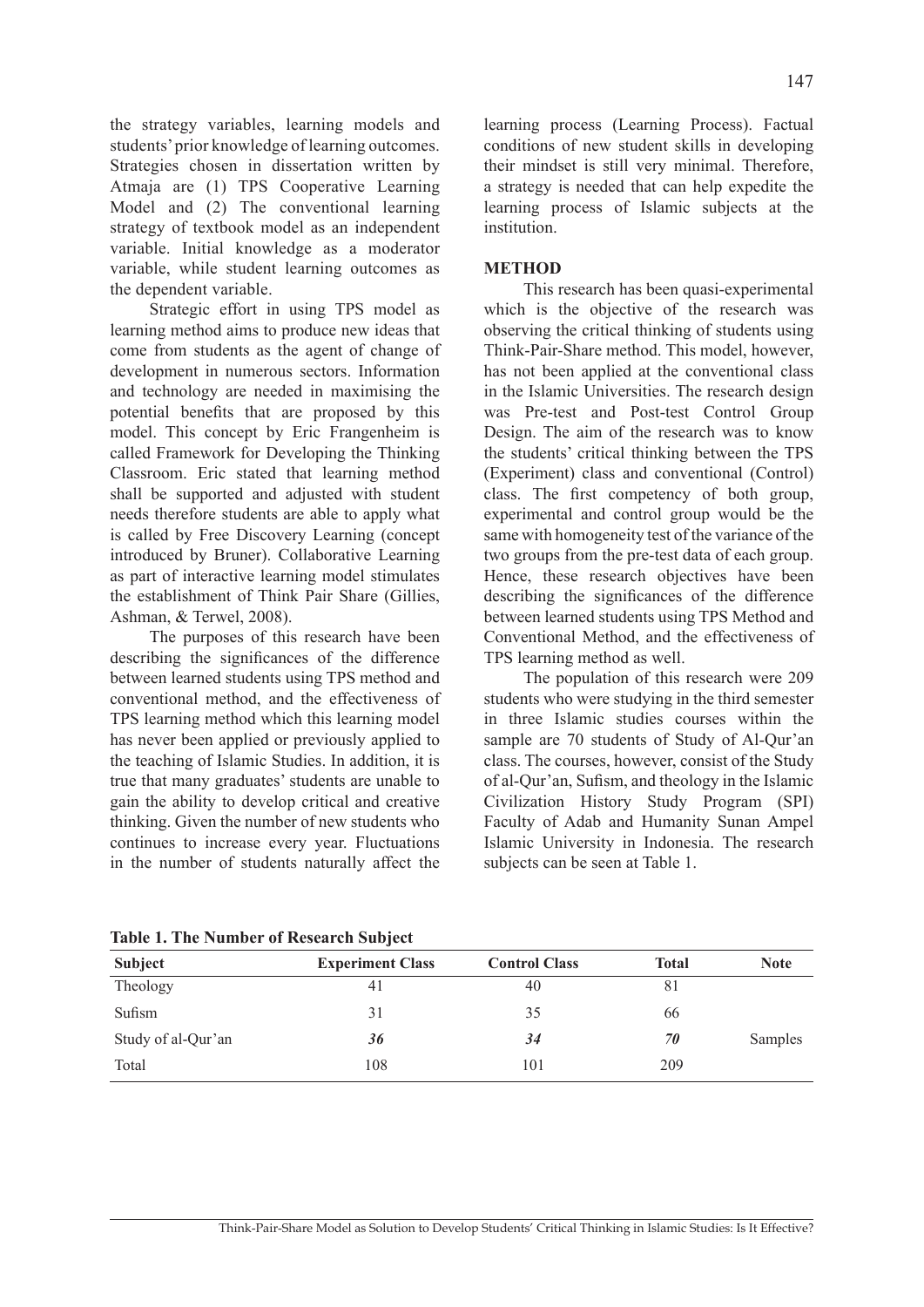The data used in this study are the students' critical thinking scores taken from the results of the pre-test and post-test by conducting a critical thinking test. 209 UIN Sunan Ampel Surabaya Indonesia students will be used as respondents. Data collection was taken from observations coupled with the distribution of questionnaires and observations to respondents experimentally. From the collection of these data will get a score of students' creative thinking obtained from the pre-test score (before conventional class learning model is applied) and the post-test score (after the TPS learning model is applied). To strengthen the research results, interviews will be conducted with 6 lecturers regarding the application of the TPS learning model. To simplify the content, the result of these, however, had not been showed in this article.

The data analysis method uses statistical test methods. After the data had been collected, the analysis prerequisite test is continued with the hypothesis test. The prerequisite tests include a normality test, using the Kolmogorov-Smirnov and Shapiro-Wilk tests, and a homogeneity test. This hypothesis test aims to determine whether the hypothesis is accepted or rejected. The analysis used to test this hypothesis is a Paired Sample t-test with a 95% confidence level. Data analysis, both prerequisites and hypothesis testing using SPSS 24 release.

The observation steps related to TPS are: (1) the lecturer divides students into groups of four and gives assignments to all groups; (2) each student thinks and does the assignment individually; (3) students pair up with one of the colleagues in the group and discuss with their partners; (4) the team mates meet again in a group of four to discuss and present what have been discussed with other group members. This situation enables students to become active coupled with provides students with an opportunity in sharing their thoughts and findings.

In this research by Ennis (1987; 2005), there are four groups of indicators of critical thinking skills, namely as follows; (1) Elementary Clarification, basic clarification is divided into three indicators namely; identifying or formulating questions, analyzing arguments, and asking and answering clarifying questions and or challenging questions. (2) Inference, the concluding phase consists of three indicators; those are making a deduction and considering the results of the deduction, making an induction and considering the results of an induction, and making and considering the value of the decision. (3) The Basis for the Decision. This stage is divided into two indicators, namely; considering the credibility of a source and observing and considering the results of observations. (4) Advanced Clarification. This stage is divided into two indicators namely; identifying terms and considering definitions and referring to assumptions that are not stated.

## **FINDINGS AND DISCUSSIONS Findings**

After analysing the data and giving a score for each, Table 2, Table 3, and Table 4 shown the data score for the control group's pre-test experiments and control group, i.e descriptive data, results of normal data distribution test, and test of mean differences of pre-test for experimental and control group.

| Table 2. Group of Descriptive Data for the Control Group's Pre-Test Experiments and Control Group |  |  |
|---------------------------------------------------------------------------------------------------|--|--|
|---------------------------------------------------------------------------------------------------|--|--|

|                              | <b>Type of Method</b> |    | Mean   | <b>Std. Deviation</b> | <b>Std. Error Mean</b> |
|------------------------------|-----------------------|----|--------|-----------------------|------------------------|
| Critical Thinking TPS Method |                       | 36 | 6 2778 | 1 61442               | 26907                  |
|                              | Conventional Method   | 34 | 63529  | 1 77324               | 30411                  |

| Table 3. Results of Normal Data Distribution Test for Experimental Group and Control |  |  |
|--------------------------------------------------------------------------------------|--|--|
|                                                                                      |  |  |

|                   |                       | Kolmogorov-Smirnov <sup>a</sup> |    |      | <b>Shapiro-Wilk</b> |           |      |
|-------------------|-----------------------|---------------------------------|----|------|---------------------|-----------|------|
|                   | <b>Type of Method</b> | <b>Statistic</b>                | df | sig. | <b>Statistic</b>    | <i>df</i> | sig. |
| Critical Thinking | TPS Method            | .154                            | 36 | 031  | 963                 | 36        | .258 |
|                   | Conventional Method   |                                 | 34 | 101  | 963                 | 34        | 290  |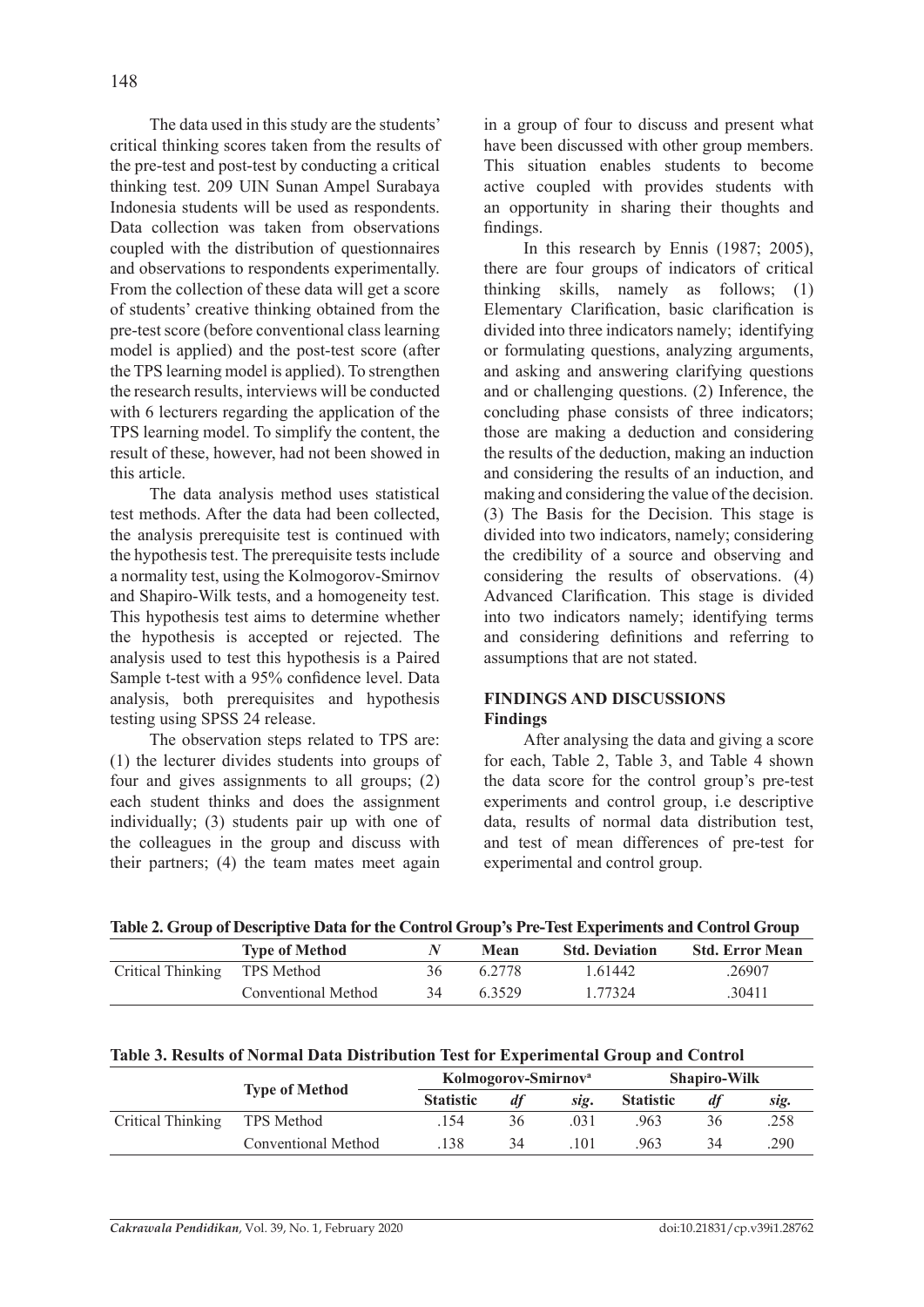|                      |                                                      |          |      |                  |               | <b>Independent Samples Test</b> |             |                                            |                                                                 |              |
|----------------------|------------------------------------------------------|----------|------|------------------|---------------|---------------------------------|-------------|--------------------------------------------|-----------------------------------------------------------------|--------------|
|                      | <b>Levene's Test</b><br>for Equality<br>of Variances |          |      |                  |               |                                 |             |                                            |                                                                 |              |
|                      |                                                      | $\bm{F}$ | sig. | $\boldsymbol{t}$ | df            | sig.<br>(2-tailed)              | <b>Mean</b> | <b>Std. Error</b><br>Difference Difference | 95% Confidence<br>Interval of the<br><b>Difference</b><br>Lower | <b>Upper</b> |
| Critical<br>Thinking | Equal<br>variances<br>assumed                        | .329     | .568 | $-.186$          | 68            | .853                            | $-.07516$   | .40495                                     | $-.88324$                                                       | .73291       |
|                      | Equal<br>variances<br>not assumed                    |          |      |                  | $-185$ 66.479 | .854                            | $-07516$    | .40605                                     | $-.88577$                                                       | .73544       |

**Table 4. Test of Mean differences of Pre-Test for Experimental and Control Group**

Both two group above have been stated that the distribution is normal within the score *sig* .258 and .290 (Shapiro-Wilk Version). Table 4 shown test of mean differences of pre-test for experimental group and control group.

The table shows that variant of two group is homogeneous (*sig* .568), means > .05. It shows that the first students' competency has not been different significantly (*sig* .853), therefore their competency for Experimental group and control group formerly are the same.

 Besides, the descriptive post-test result for experimental group and control group, normality test and mean difference test would be shown at Table 5, 6, and 7.

Moreover, the table shows that normality test for the data of TPS method and Conventional method had normally been proven. The examined data will be done by pre-required test that is normality test and variant homogeneity test. The result of normality based on table 5 and 6, would be applying Kolmogorov-Smirnov (1) the score data of critical thinking for pre-test – post-test on both experimental group and control group would be *p* > .05. It means both data were normally distributed.

|          | <b>Type of Method</b> |    | Mean    | <b>Std. Deviation</b> | <b>Std. Error Mean</b> |
|----------|-----------------------|----|---------|-----------------------|------------------------|
| Critical | TPS Method            | 36 | 12 0278 | 247832                | .41305                 |
| Thinking | Conventional Method   | 34 | 86176   | 2 13222               | 36567                  |

**Table 5. Descriptive Data Result for Post-Test of Experimental and Control Group**

### **Table 6. Result of Normality in Post-test for Experimental and Control Group**

|                   |                            | Kolmogorov-Smirnov <sup>a</sup> |    | <b>Shapiro-Wilk</b> |                  |    |      |
|-------------------|----------------------------|---------------------------------|----|---------------------|------------------|----|------|
|                   | <b>Type of Method</b>      | <b>Statistic</b>                | df | Sig.                | <b>Statistic</b> | df | Sig. |
| Critical Thinking | TPS Method                 | .125                            | 36 |                     | 943              | 36 | .063 |
|                   | <b>Conventional Method</b> | .101                            | 34 | $.200*$             | 967              | 34 | 376  |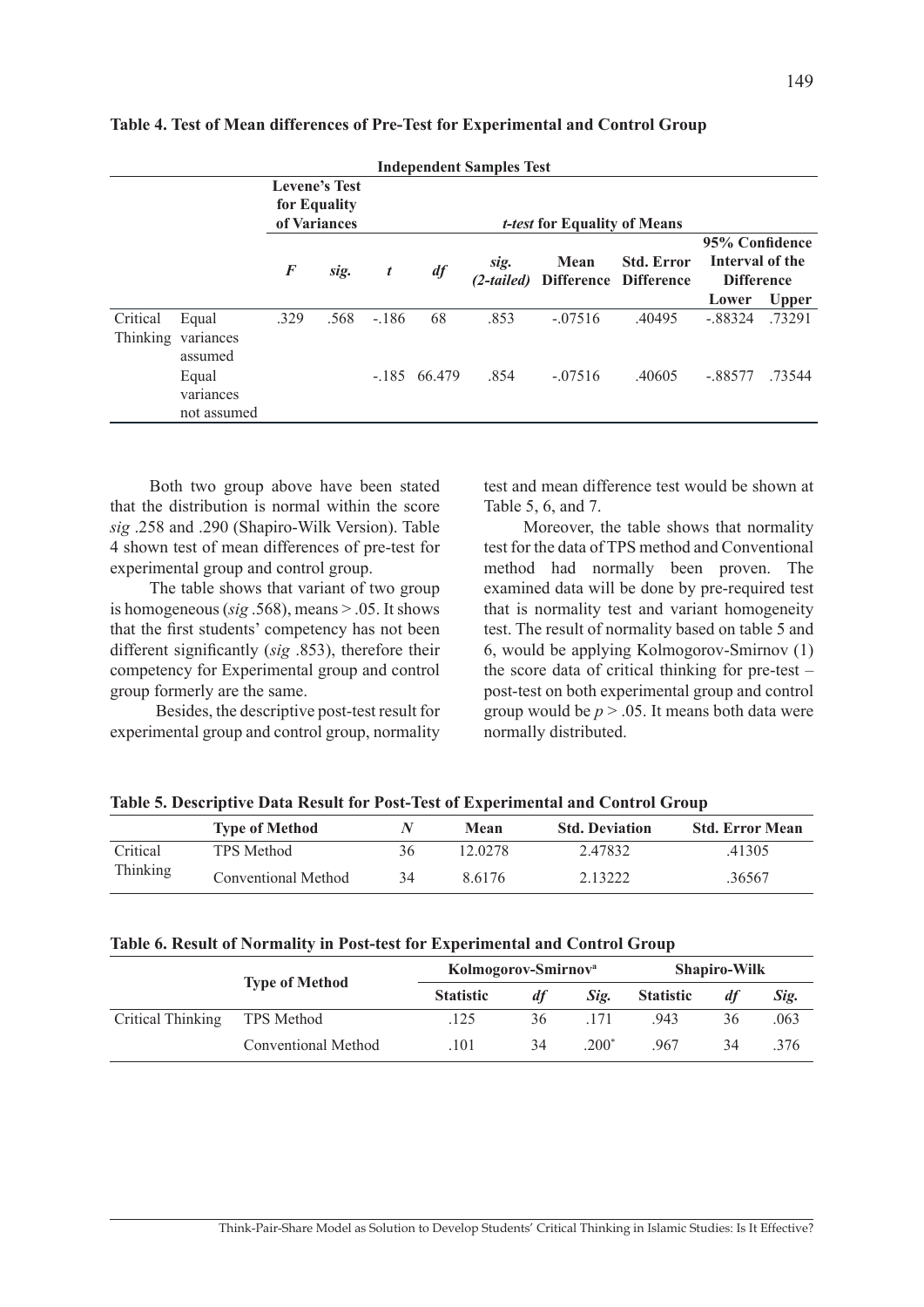|          | <b>Independent Samples Test</b>     |                                                      |      |                  |              |                      |                                     |                                            |       |                                                                        |  |  |  |
|----------|-------------------------------------|------------------------------------------------------|------|------------------|--------------|----------------------|-------------------------------------|--------------------------------------------|-------|------------------------------------------------------------------------|--|--|--|
|          |                                     | <b>Levene's Test</b><br>for Equality<br>of Variances |      |                  |              |                      | <i>t-test</i> for Equality of Means |                                            |       |                                                                        |  |  |  |
|          |                                     | $\bm{F}$                                             | sig. | $\boldsymbol{t}$ | df           | sig.<br>$(2-tailed)$ | Mean                                | <b>Std. Error</b><br>Difference Difference | Lower | 95% Confidence<br>Interval of the<br><b>Difference</b><br><b>Upper</b> |  |  |  |
| Critical | Equal variances<br>Thinking assumed | 1.230                                                |      | $.271$ 7.960     | 68           | .000                 | .000                                | 4.41013                                    |       | 55405 5.51573                                                          |  |  |  |
|          | Equal variances<br>not assumed      |                                                      |      |                  | 7.994 67.431 | .000                 | .000                                | 4.41013                                    |       | .55166 5.51112                                                         |  |  |  |

# **Table 7. Mean Differentiated Test for Pre-test of and Post-test Experimental and Control Group Using TPS Method within Conventional Method**

The result of the differences shows that there is difference significantly in learning Islamic studies between the experimental group and control group (*sig* .000). It shows that significantly there is difference between students taught by TPS model and conventional method. It means that Islamic studies learning which is using TPS has been more effective and better than conventional method. Furthermore, Paired Sample T-test result had been to know the level of critical thinking between the experimental groups using TPS model within control group which used conventional model. It means that there had been the differences between the students' critical thinking level between the group using TPS and Conventional Model. Based on the data below, it was concluded that TPS model could develop the critical thinking students level compared with the conventional group.

Table 8 shown descriptive data for pretest and post-test using tps model in the islamic studies class and Table 9 shown effectivity test for islamic studies in pre-test and posttest experimental and control group using TPS model.

|  | Tabel 8. Descriptive Data for Pre-test and Post-test using TPS Model in the Islamic Studies Class |  |  |  |  |
|--|---------------------------------------------------------------------------------------------------|--|--|--|--|
|  |                                                                                                   |  |  |  |  |

|        |                     | Mean    | <b>N</b> | <b>Std. Deviation</b> | <b>Std. Error Mean</b> |
|--------|---------------------|---------|----------|-----------------------|------------------------|
| Pair 1 | Pretest Effectivity | 6.2778  | 36       | 1.61442               | .26907                 |
|        | Postest Effectivity | 13.0278 | 36       | 2.47832               | .41305                 |

## **Table 9. Effectivity Test for Islamic Studies in Pre-test and Post-test Experimental and Control Group using TPS Model**

| <b>Paired Samples Test</b> |                                                    |            |                           |                              |                                                        |              |             |  |      |    |                    |
|----------------------------|----------------------------------------------------|------------|---------------------------|------------------------------|--------------------------------------------------------|--------------|-------------|--|------|----|--------------------|
|                            |                                                    |            | <b>Paired Differences</b> |                              |                                                        |              |             |  |      |    |                    |
|                            |                                                    | Mean       | Std.<br><b>Deviation</b>  | Std.<br><b>Error</b><br>Mean | 95% Confidence<br>Interval of the<br><b>Difference</b> |              |             |  |      | df | sig.<br>(2-tailed) |
|                            |                                                    |            |                           |                              | Lower                                                  | <b>Upper</b> |             |  |      |    |                    |
|                            | Pair 1 Pretest Effectivity-<br>Postest Effectivity | $-6.75000$ | 1.51893                   | .25315                       | $-7.26393$                                             | $-6.23607$   | $-26664$ 35 |  | .000 |    |                    |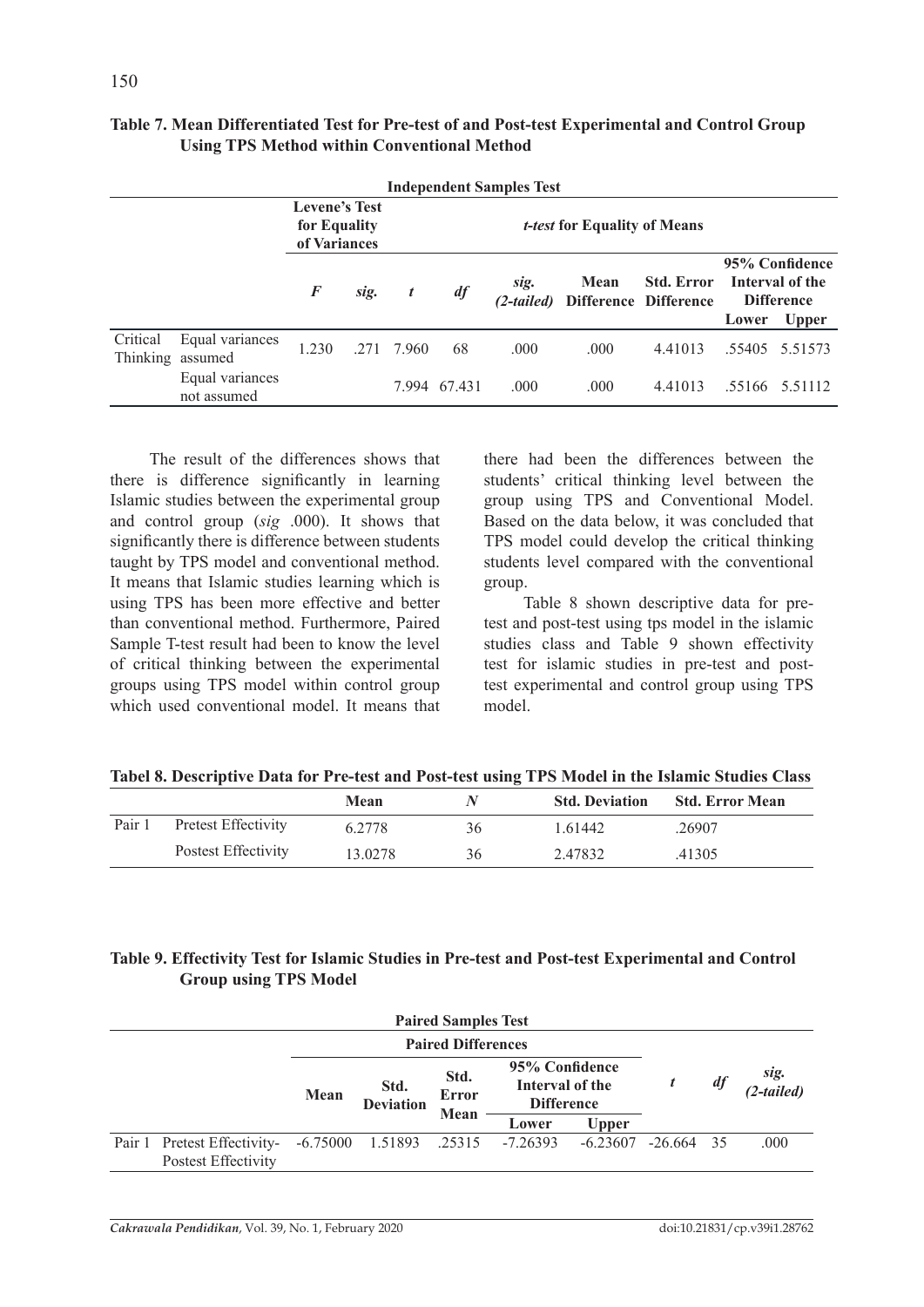The table shows that the probability value (significance) with equal variance assumed (assumed both variants are equal)  $p < .05$ . It can be concluded that the Think-Pair-Share learning model is very effective for developing students' critical thinking power. Hence, significantly there is differences between pre-test and posttest effectively applied for Islamic studies (*sig* .000). It means that the students' competency in the subjects of Islamic studies has been increased on pre-and post-test.

### **Discussion**

The result of data analysis showed that TPS learning model was more powerful in improving student's critical thinking than the conventional learning model. TPS model is part of a series of cooperative learning that is very important to be used for learning Islamic study materials and other social sciences. This learning model uses pair discussion method followed by plenary discussion. With this learning model students are trained on how to express opinions and students also learn to respect the opinions of others while still referring to the material / learning objectives. The steps of the learning model TPS are as follow: First, lecturer conveys the core material and competencies to be achieved.

Second, students are asked to think about the material/problems conveyed by the lecturer. Third, students are asked to pair up with friends next to them (groups of 2 people) and express the results of each thought. Fourth, the lecturer leads a small plenary of discussion, each group presents the results of the discussion. Fifth, depart from these activities, the lecturer directs the discussion on the subject matter and adds material that has not been disclosed by the students, and sixth, the conclusion / conclusion. This model is different from other TPS models in general, because lecturers are required to design and manage the learning process in an orderly manner, especially when this method is equipped with internet media. This proves that the implementation of this TPS learning model is really needed, especially for learning Islamic Study material.

The TPS method also makes students think and examine what has been presented by other students. If there are things that are not understood, or not in accordance with their opinions, they will present it in the discussion forum, especially at the stages called Share. Learning model of Think Pair Share used the Inductive Learning model and it is equipped with other internet and/or electrical facilities to find and explore related material needed for discussion of specific topics. So there is no time for students to think about other issues. TPS is part of a series of cooperative learning that is very important to be used for learning Islamic study materials and other social sciences.

Learning model named TPS use the pair discussion method followed by plenary discussion. With this learning model students are trained on how to express opinions and students also learn to respect the opinions of others while still referring to the material/learning objectives. The results of this study can be practically applied as learning model which can be used by lecturers in developing student's critical and creative thinking. Furthermore, this learning model will be best applied when it is supported by proper information and technology.

As explained earlier, the purpose of this study is to apply the TPS learning method to Islamic study program students at UIN Sunan Ampel Surabaya Indonesia to determine the level of critical thinking of students tested in two classes, namely the experimental class and the control class. Of the two classes, two tests will be conducted, namely pre-test (before applying the TPS learning method) and post-test (after applying the TPS learning method). Henceforth, the test results will be able to test the level of reliability of the TPS model with four indicators of the critical way of thinking delivered by Ennes. In this study conducted by looking at the way students express ideas, make conclusions, enthusiastic students and convey arguments when meeting the TPS method obtained good quality students. It can be seen from the post-test values that tend to be better when compared with the pre-test values.

The results of the above research are in line with the basics or foundation related to theories about making TPS learning designs proposed by experts including general systems theory, communication, and learning theory consisting of behavioral, cognitive, and constructive learning theories. The planning of TPS learning design applied in this study illustrates the essence of general system theory which states that the TPS model used has an integrated planning system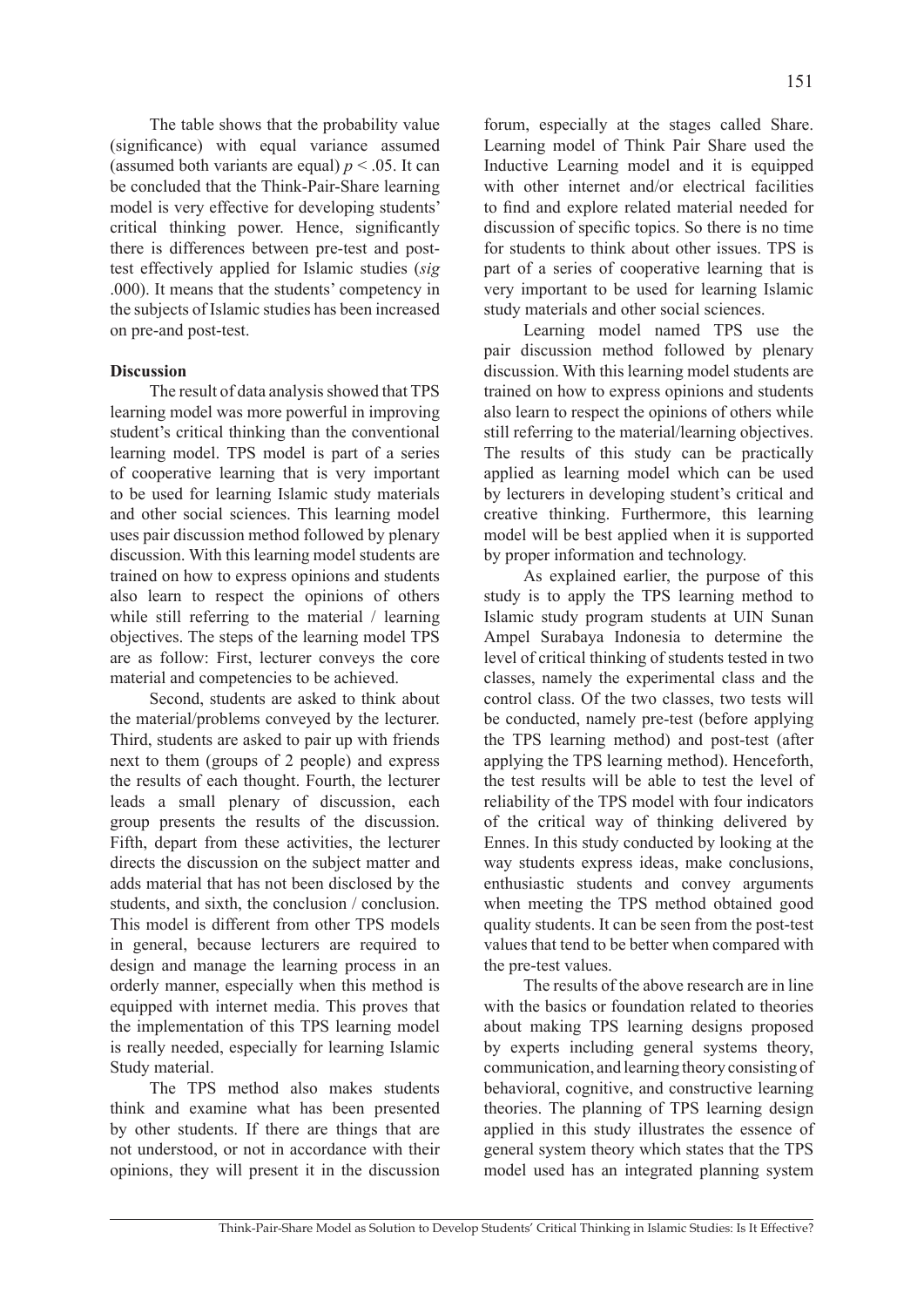and is designed to solve a problem or meet a need. While the enthusiasm of students who were respondents in this study showed the application of communication theory in the application of the TPS model used. It is in accordance with the essence of communication theory which states that learning specifically has a goal for the development of the cognitive structure of learning, which takes place continuously and can be transferred.

One contribution of communication theory in learning is demonstrated through a model of how to study communication theory including three elements, namely the sender, channel and receiver (Sagala, 2012) where in the use of the TPS model in this study includes the three elements mentioned above. While the increase in the ability of respondents in expressing opinions in group discussions and critical thinking shown in the application of the TPS model shows the relationship of the learning model with the essence of learning theory which includes theories of learning behavior, cognitive, and constructive.

The implication of this applied model would be suitable indeed, especially for whom studied about any field of instruction. Moreover, this would be very related to the instructional process in which applied the detail concerned for cooperative learning. Universities, however, would be the important institution design and develop any methodologies in teaching and learning nowadays.

The results of this study are in line with research conducted by Hetika, Farida, & Sari (2017) who apply TPS as a method for improving student learning motivation and learning achievement. The results showed that the application of TPS Learning (TPS) Method can improve Motivation and Learning Achievement. Before implementing the action, the score obtained was 67% then in the first cycle increased to 72%, and in the second cycle increased to 80%. In addition, based on a questionnaire distributed to respondents, it also increased students' Learning Motivation scores where the score in the first cycle increased from 76% to 79%. In addition, in the first cycle, the students 'pre-test and post-test scores increased from 68.86 to 76.71 while in the second cycle the students' pre-test and post-test scores increased from 79.86 to 84.86.

The other research concerning TPS uses as literature reference for the present study is a research conducted by Cahyaningrum, et al. (2018) namely *Peningkatan Keterampilan Menulis Argumentasi Melalui Model Think Pair Share Audiovisual pada Siswa Kelas X-10 SMA Negeri Kebak Kramat*. This research aims to improve learning process quality of writing argumentation text and argumentation writing skills through the Think Pair Share model with audiovisual media of students X-10 grade SMA Negeri Kebakkramat. It is concluded that the application of Think Pair Share model with audiovisual media is able to improve learning process quality and argumentation writing skill for the tenth grade students of SMA Negeri Kebakkramat.

Similar to the research conducted was the work done by Syafií (2018) who applied the TPS method to increase the level of student activity in improving students' speaking abilities. In this research it is proven that this strategy is very suitable for increasing the active involvement of students in improving speaking skills. This increase can be seen from the number of students categorized as being actively involved from only 7 students (29%) in the preliminary study to 20 students (78%) from 26 at the end of the study. The improvement in students' speaking ability can be seen from the increasing number of students whose average score is 3, from 7 students (29%) from 24 students in the preliminary test to 17 students (65%) from 26 students in the final test.

Furthermore, there is also research conducted by Feni Cahyani (2018) using TPS techniques to improve the performance of students' abilities in writing argumentation. The results of data analysis from the study showed that the scores of students speaking in the experimental group after they taught using TPS tended to increase. The results of data calculations show that the t-score (3.50) is higher than the t-table  $(1.68)$  with a significant standard of 5% and a level of freedom (*df*) of 48. This shows that there is an increase in student scores in performance speak after applying learning with the TPS technique. Therefore, the results of the study indicate that there is a significant difference (*sig* .000) between groups of students who are taught by the TPS Method and conventional Method. In addition,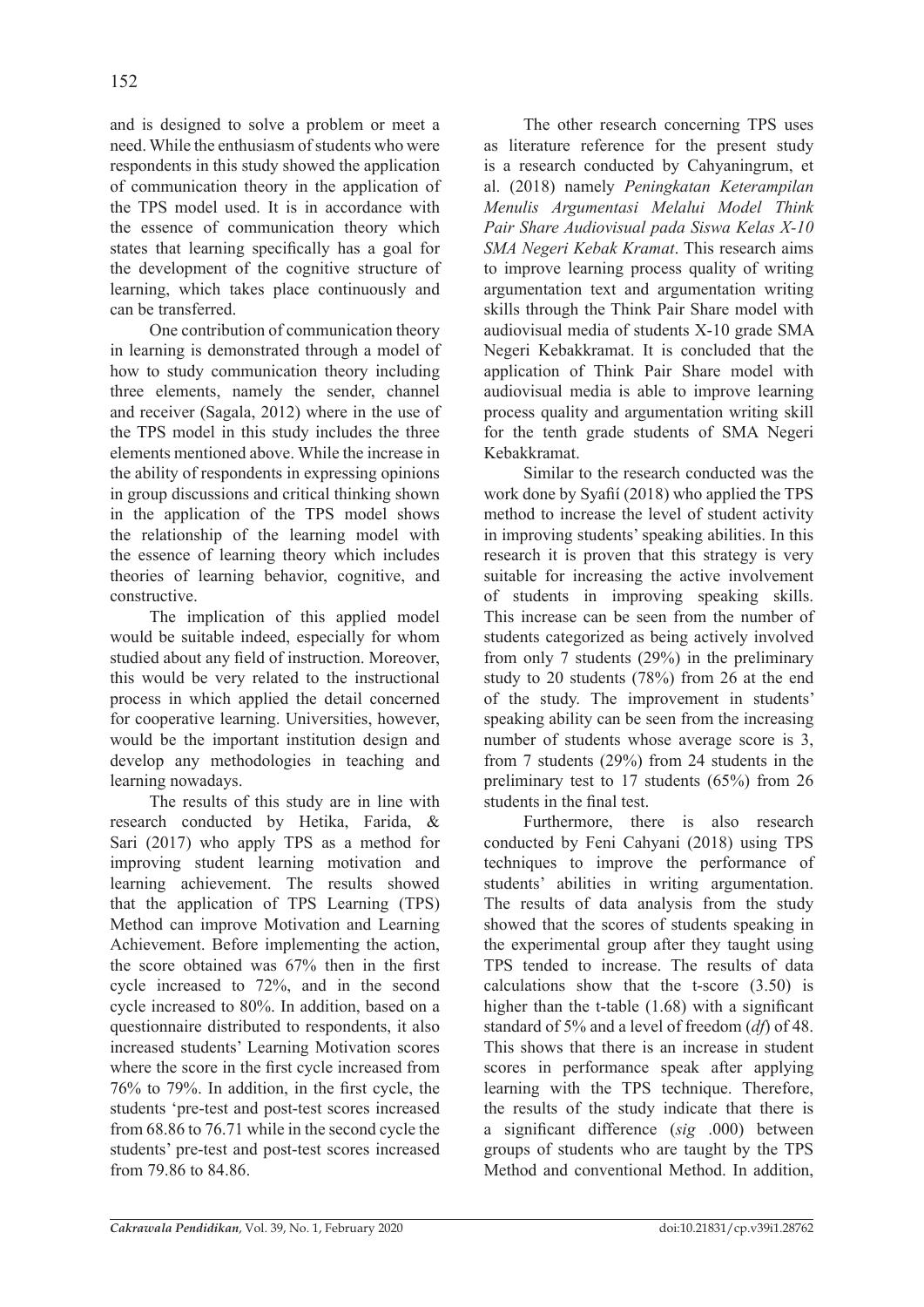the TPS method has also proven to be effective for teaching Islamic studies which shows a significant difference (*sig* .000) between the pretest and post-test as well.

# **CONCLUSION**

The result of data analysis showed that TPS learning model was more powerful in improving student's critical thinking than the conventional learning model Based on the results of research conducted in 2 stages of testing (before-TPS and after-TPS), TPS model as cooperative learning is able to increase student interest in learning and able to stimulate students in reasoning power and/or critical thinking. TPS learning model can be regarded as proper solution to replace conventional model in which the conventional model is justified by students as boring coupled with not challenging model. Hence, the final results of the study indicate that there is a significant difference (*sig* .000) between groups of students who are taught by the TPS Method and conventional Method. In addition, the TPS method has also proven to be effective for teaching Islamic studies which shows a significant difference (*sig* .000) between the pretest and post-test

## **REFFERENCES**

- Ashaari, M. F., Ismail, Z., Puteh, A., Samsudin, M. A., Ismail, M., Kawangit, R., & Ramzi, M. I. (2012). An assessment of teaching and learning methodology in Islamic studies. *Procedia-Social and Behavioral Sciences*, *59*(October), 618- 626. doi:10.1016/j.sbspro.2012.09.322.
- Atmaja, I. W. W. (2012). *Pengaruh strategi pembelajaran kooperatif model (TPS) Think Pair Share vs konvensional model buku teks dengan pengetahuan awal berbeda terhadap hasil belajar kognitif dan afektif mata pelajaran biologi pada pebelajar SMA Negeri 1 Jember.* [The effect of cooperative learning strategies TPS (Think Pair Share Model) vs conventional textbook model and prior knowledge on biological cognitive and affective learning outcomes at SMA Negeri 1 Jember]. (Dissertation, Universitas Negeri Malang). http://karya-ilmiah.um.ac.id/index.php/ disertasi/article/view/23188.
- Bamiro, A. O. (2015). Effects of guided discovery and think-pair-share strategies on secondary school students' achievement in chemistry. *SAGE Open*, *5*(1), 1-7. doi:10.1177/2158244014564754.
- Beetlestone, F. (2012). *Creative children, imaginative teaching* (N. Yusron, Trans). Bandung: Nusa Media. (Original worked published 1998).
- Cahyani, F. (2018). The Use of Think Pair Share Technique to Improve Students' Speaking Performance. *Research in English and Education (READ), 3(1), 76-90, February 2018*. https://pdfs.semanticscholar.org/ff 6f/74f357d686c4fd08455a7098dd1dc3d9 a4fc.pdf
- Cahyaningrum, Fitria, Andayani A., Kundharu S., (2018), Peningkatan Keterampilan Menulis Argumentasi Melalui Model Think Pair Share Audiovisual pada Siswa Kelas X-10 SMA Negeri Kebak Kramat, *Jurnal Pendidikan dan Kebudayaan*, Vol. 3, No.1, http://dx.doi. org/10.24832%2Fjpnk.v3i1.605.
- Cooper, F. (2018). A modification of think pair share to make it more learner-centered by using student-generated questions. *College Teaching*, *66*(1), 34. doi:10.1080/ 87567555.2017.1390438.
- Ennis, R.H. (1987). A taxonomy of critical thinking dispositions and abilities. In J.B. Baron & R.J. Sternberg (Eds.), Teaching thinking skills: Theory and practice (pp. 9-26). New York: W.H. Freeman.
- Ennis, R.H. and Millman, J. (2005). Cornell critical thinking test, level X (Fifth Edition). Seaside, CA: The Critical Thinking Company.
- Gillies, R. M., Ashman, A. F., & Terwel, J. (Eds.). (2008). *The teacher's role in implementing cooperative learning in the classroom: An introduction*. New York, NY: Springer.
- Hetika, H., Farida, I., & Sari, Y. P. (2017). Think Pair Share (TPS) as method to improve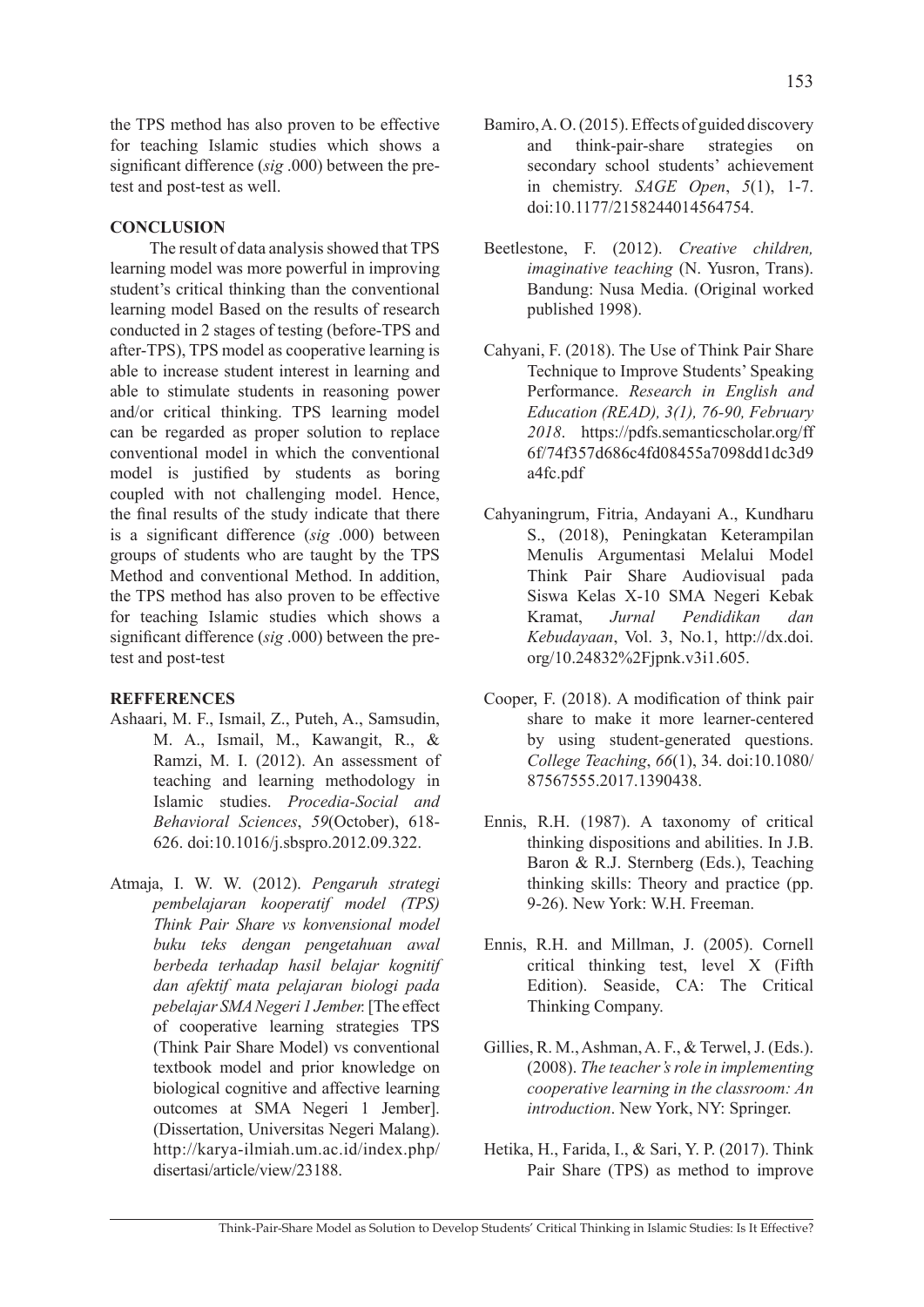student's learning motivation and learning achievement. *Dinamika Pendidikan*, *12*(9), 125-135. doi:10.15294/dp.v12i2.13561.

- Huda, M. (2013). *Model-model pengajaran dan pembelajaran.* [Teaching and learning models]. Yogyakarta: Pustaka Pelajar.
- Idi, A. (2011). *Sosiologi pendidikan individu, masyarakat dan pendidikan*. [The sociology of individual education, society and education]. Jakarta: Rajawali Pers.
- Lee, H., Brown, H. D., & Lee, H. (2001). *Teaching by principles: An interactive approach to language pedagogy* (4<sup>th</sup> ed). New York, NY: Longman.
- Li, C.-H., Lin, W.-L., & Wu, M.-H. (2017). The use of a "Think-Pair-Share" brainstorming advance organizer to prepare learners to listen in the L2 classroom. *International Journal of Listening*, *33*(2), 1-14. doi:10.1 080/10904018.2017.1394193.
- Lyman, F. (1981). *The responsive classroom discussion.* The Inclusion of All Students. In A. S. Anderson, Mainstreaming Digest (S. 109-113). College Park, MD: University of Maryland College of Education.
- Marzuki, M. & Basariah, B. (2017). The influence of problem-based learning and project citizen model in the civic education learning on student's critical thinking ability and self discipline. *Cakrawala Pendidikan*, *36*(3), 382-400. doi:10.21831/cp.v36i3.14675.
- McTighe, J., M., & Lyman, F. T. (1988). Cueing thinking in the classroom: The promise of theory-embedded tools. *Educational Leadership*, *45*(7), 18-24. http://www. ascd.org/.
- Ramadhanti, D., & Yanda, D. P. (2018). Understanding poetry through the use of cooperative learning model. *Cakrawala Pendidikan*, *37*(3), 436-446. Doi:10.21831/cp.v38i3.20675.
- Rosidin, U., Kadaritna, N., & Hasnunidah, N. (2019). Can argument-driven inquiry models have impact on critical thinking skills for students with different personality types? *Cakrawala Pendidikan*, *38*(3), 511- 526. doi:10.21831/cp.v38i3.24725.
- Sagala, S. (2012). *Konsep dan Makna Pembelajaran.* Bandung: Alfabeta.
- Saguni, F. (2013). Efektivitas metode problem based learning, cooperative learning tipe jigsaw, dan ceramah sebagai problem solving dalam matakuliah perencanaan pembelajaran. [The effectiveness of the problem-based learning, the jigsaw type cooperative learning, and lecturing methods as problem solving in the instructional planning course]. *Cakrawala Pendidikan*, *32*(2), 207-219. doi:10.21831/ cp.v0i2.1478.
- Shih, Y.-C., & Reynolds, B. L. (2015). Teaching adolescents EFL by integrating Think-Pair-Share and reading teaching adolescents EFL by integrating Think-Pair-Share and reading strategy instruction: A Quasi- Experimental Study. *RELC Journal*, *46*(3), 221-235. doi:10.1177/0033688215589886.
- Silberman, M. L. (2014). *Active learning: 101 cara belajar siswa aktif*. [Active learning: 101 ways of active student learning]. Bandung: Nuansa Cendikia.
- Slavin, R. E. (1995). *Cooperative learning: Theory, research and practice* (2<sup>nd</sup> ed). London: Allyn & Bacon.
- Suprijono, A. (2013). *Cooperative learning teori & aplikasi PAIKEM*. [Cooperative learning theory & application of PAIKEM]. Yogyakarta: Pustaka Pelajar.
- Syafii, M. L. (2018). Using the Think Pair Share strategy to increase students' active involvement and to improve their speaking ability. IJEE (Indonesian Journal of English Education), 5, 62--80. doi:http:// dx.doi.org/10.15408/ijee.v5i1.7679